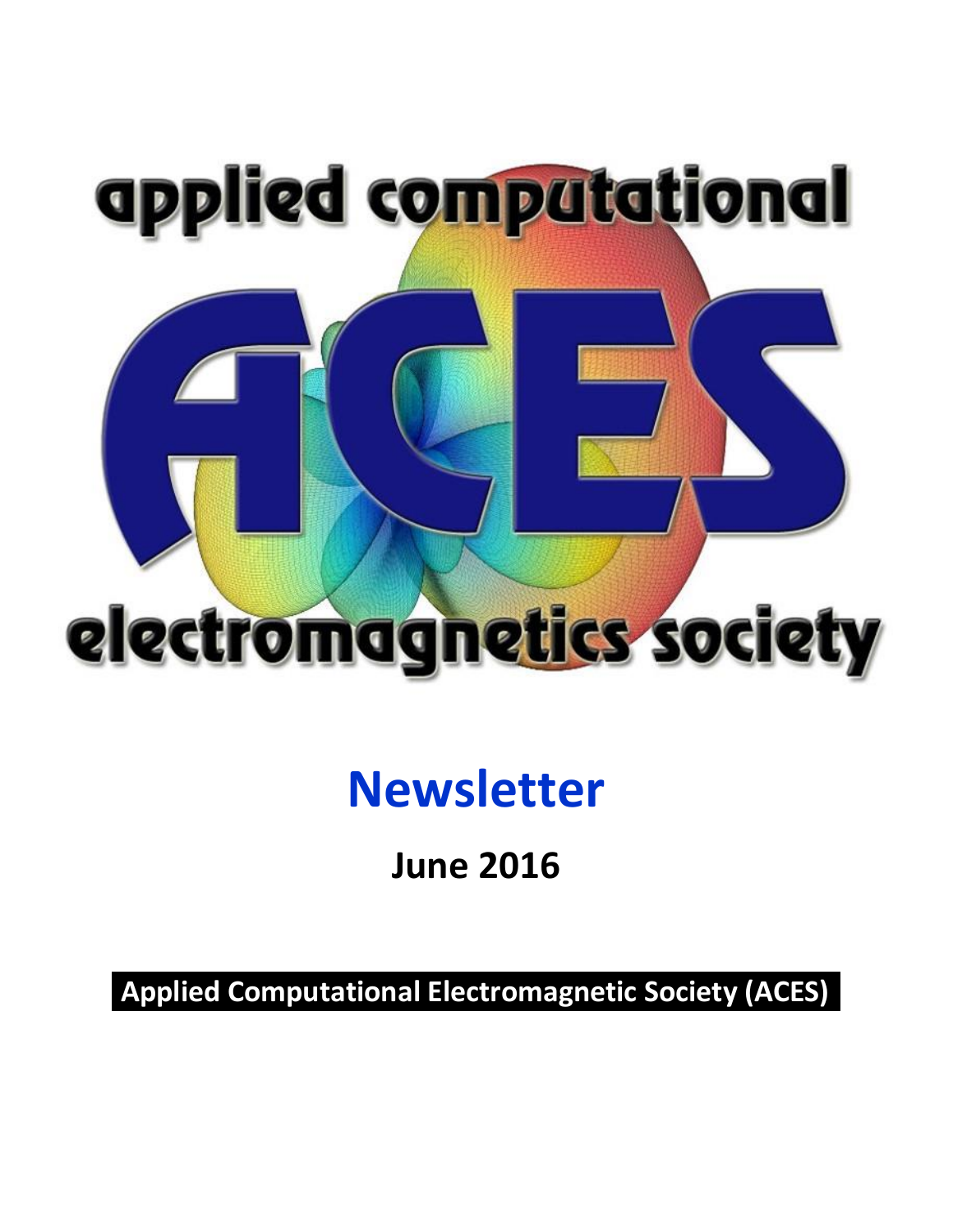# <span id="page-1-0"></span>**President's Message**



Greetings from Pisa, Italy.

June is generally a "bridge" period in which the works relative to the previous conference are over and we all start working on the new conference. As a matter of fact the IEEE ICWITS – ACES 2016 conference was a success (and its proceedings are already available on **IEEE Xplore**) and the highlights of the conference are better described

later in the present newsletter.

The first of the two ACES conferences in 2017 will be held in Firenze (Florence), Italy, so we basically move from a wonderful location to another wonderful location. The whole organizing committee is already hard working to make it another outstanding event for our society.

In the June 2015 Newsletter I was announcing the take-off of the new open access journal of the society, the ACES Express Journal. I am now proud to inform you that the first two issues are already out: you can download them from our website and submit your research results to it.

At the same time our publication activity keeps running smoothly with the well-known ACES Journal whose issues are released perfectly in time.

From now to the end of the year we will all be busy with journals and conference related issues and with the nominations/elections of the new ACES Fellows and Board of Directors: take the chance to be active members taking part in these activities.

You can be constantly informed on the ACES society by looking at our website or through the ACES LinkedIn group (where most of the important news are posted).

On behalf of the Society I wish you all a nice summer with, possibly, some relaxing vacations.

Sami Barmada President, ACES The University of Pisa, Italy

#### **In This Issue**

[President's Message](#page-1-0) [ACES 2017 in Italy](#page-2-0) [ICWITS-ACES 2016](#page-2-1)  **[Conference](#page-2-1)** [ACES Express Journal](#page-4-0) ACES Journal

#### **Become ACES Member**

ACES membership offers many advantages that include access to ACES Journal and discounted registration fees for ACES conferences.

Member: Basic:\$40/year Student/Retired:\$25/year Life:\$400/year

**Institutional Member:** Basic (US):\$360/year Basic (Intl):\$540/year Expanded (US):\$535/year Expanded (Intl):\$715/year

Become ACES member by signing up [here.](http://aces-society.org/mem.php)

**Join ACES Group on LinkedIn**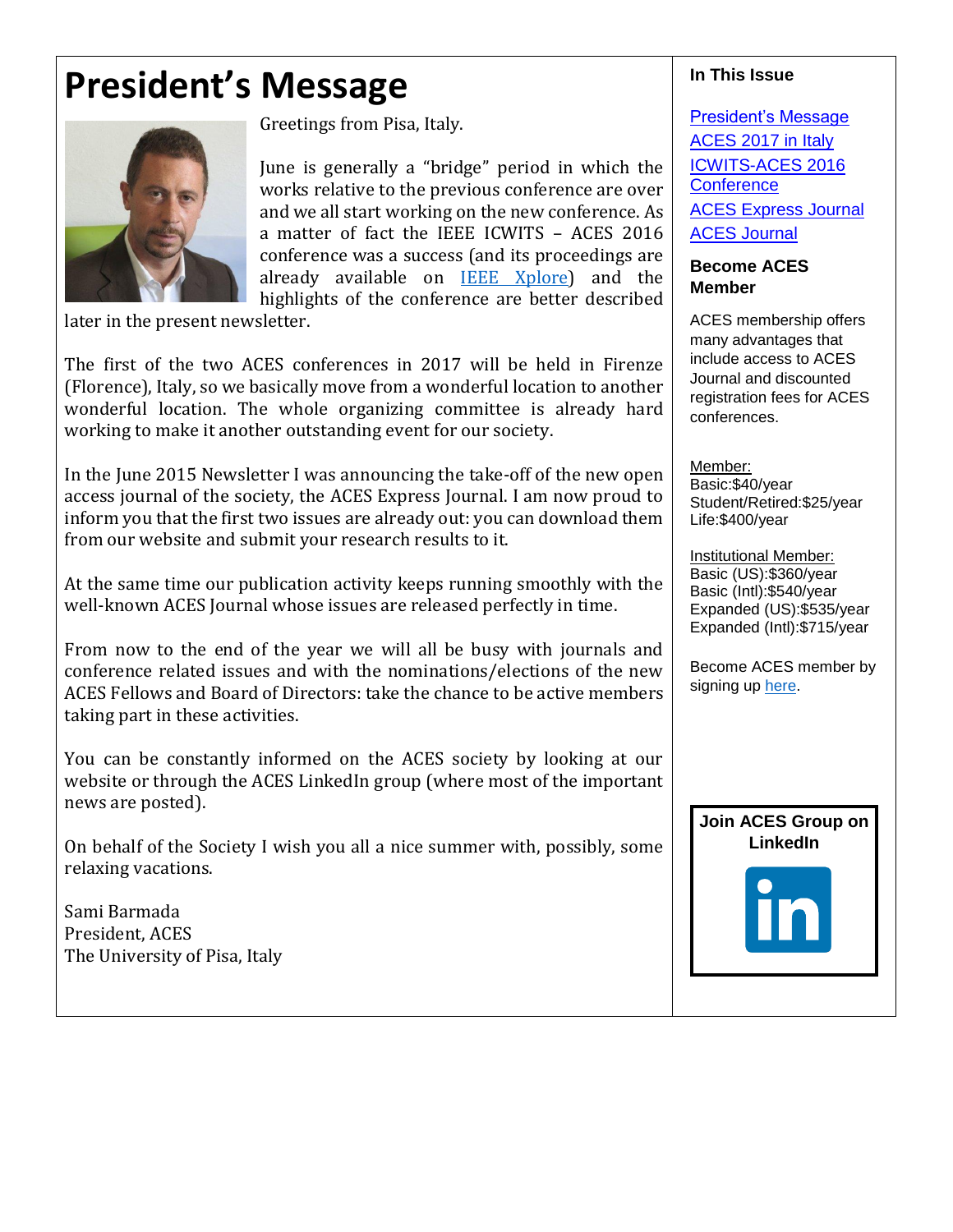### <span id="page-2-0"></span>**ACES 2017 in Italy**



The first of the two ACES conferences will take place in Firenze, Italy, during March 26-30, 2017.

Firenze is known in the world as the cradle of the renaissance: its monuments, architecture, museums, food and entertainment will be an astonishing added value to our conference activities.

As usual the conference will offer regular sessions with technical contributions, top level plenary speakers, exhibitions and tutorials.

Conference news are constantly posted on the society's website and some info about Florence, about the venue and about the organized sessions (so far) are already posted. Prof. Levent Gurel will be one of the plenary speakers at the conference.



**"(Heterogeneous) Parallel Solutions of Billion-‐ Unknown Problems: Applications and Big-‐ Data Aspects"**

*Prof. Levent Gürel ABAKUS Computing Technologies, Turkey University of Illinois at Urbana-‐ Champaign, USA*

**There is still time to organize a session: if you are interested please contact the general chairman [\(sami.barmada@unipi.it\).](mailto:sami.barmada@unipi.it))**

**The submission deadline this year is October 15th: please try to submit your contribution in time to let us organize a successful conference!!**

#### <span id="page-2-1"></span>**ICWITS-ACES 2016 Conference**

ICWITS/ACES 2016 was held successfully during March 13-17, 2016. Highlights of the conference includes, plenary talks, technical papers, tutorials and student paper competition. Prof. Magdy



Iskander was the General Chair of the conference and Prof. Atef Elsherbeni was the ACES Co-Chair of the conference. Prof. Michael Jensen was the IEEE APS Co-Chair. Dr. Zhengqing Yun and Dr. Sami Barmada were the Technical Program Chairs. The IEEE Antennas and Propagation Society (APS) was the Technical Co-Sponsors of ICWITS-ACES 2016 conference. The conference was attended by approximately 200 attendees representing various countries around the world.

Apart from regular technical sessions with contributed papers, there were plenary talks and tutorials during the

conference. Following were the plenary talks at the conference:

- Prof. Yahya Rahmat-Samii: Two Recent Grand Challenges in Engineering: (i) Bio-Telemetry in Modern Healthcare Systems and (ii) Nanostructures for Solar Cell Energy Absorption Enhancement
- Prof. Ronald Marhefka: NEC-BSC Past, Present and Future
- Dr. Mahbub Hoque: Antenna Array Technologies and Applications in Directional Communications Networks
- Edmund Miller: Using Model-Based Parameter Estimation to Increase the Efficiency and Effectiveness of Computational Electromagnetics
- Prof. Wolfgang Hoefer: Time Reversal A Frontier in Electromagnetic Field Synthesis
- Dr. Jun Fan: Application of Computational Electromagnetics in High Speed Designs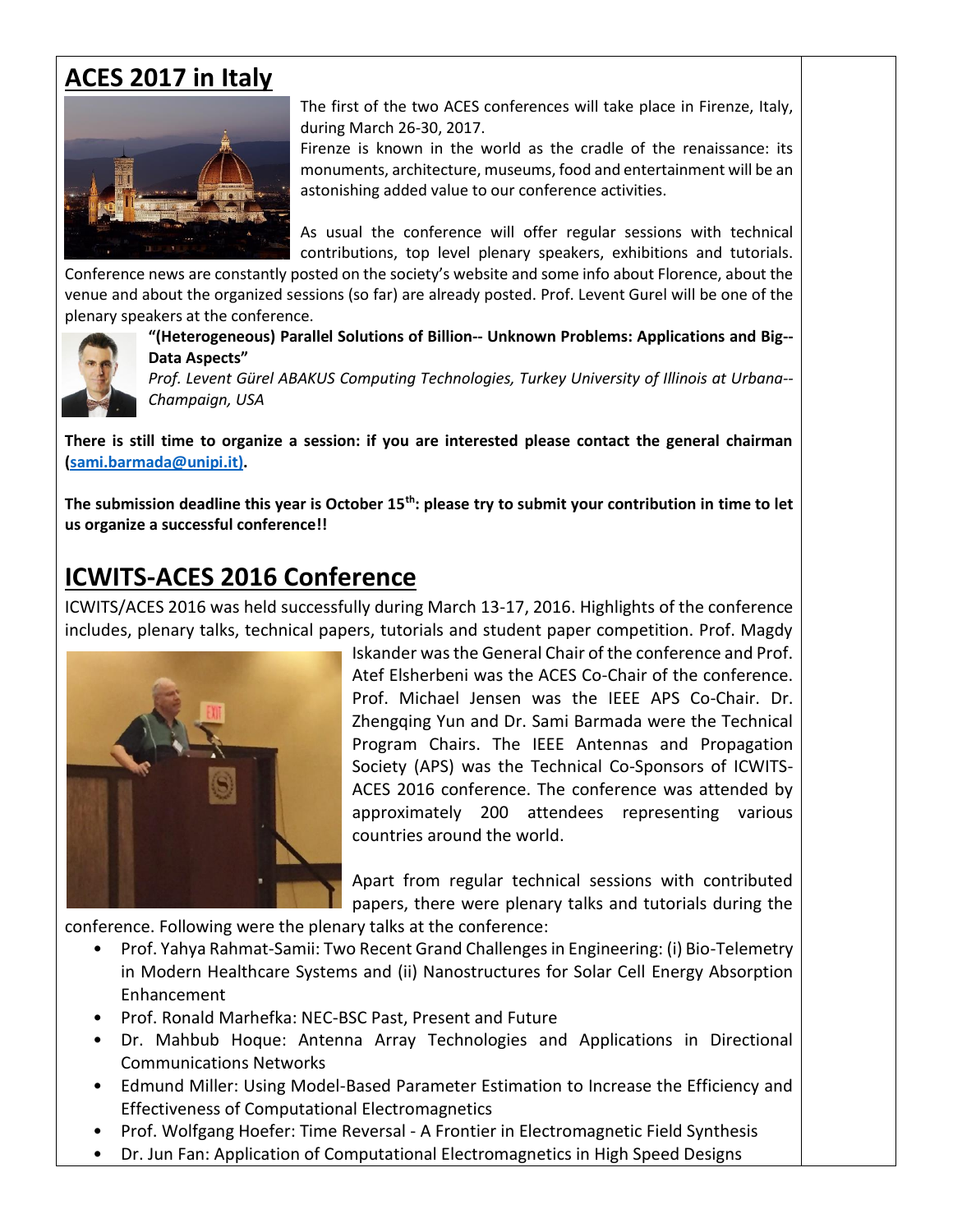• Dr. Mahbub Hoque: Challenges in Army Network for Sustained Communication

A student paper competition was held at ICWITS-ACES 2016 conference. Out of the papers submitted to the student paper competition, 10 were selected as finalists. Prof. Ozlem Kilic of Catholic University chaired the competition. The following 5 papers were chosen for awards:

- First Prize: Su Yan and Jian-Ming Jin, "A Dynamic p-Adaptation Algorithm for the DGTD Simulation of Nonlinear EM-Plasma Interaction", University of Illinois at Urbana-Champaign
- Second Prize: Miaomiao Ma and Dan Jiao, "HSS-Matrix Based Fast Direct Volume Integral Equation Solver for Electrodynamic Analysis", Purdue University
- Third Prize: Kamalesh Sainath and Fernando L. Teixeira, "Robust Numerical Modeling of Currents Radiating in Non-Birefringent Anisotropic Medium Layers", The Ohio State University
- Fourth Prize: Ismail E. Uysal, H. Arda Ulku, and Hakan Bagci, "Quantum-Corrected Plasmonic Field Analysis Using a Time Domain PMCHWT Integral Equation", King Abdullah University of Science and Technology (KAUST)
- Fifth Prize: Ying S. Cao, Li Jun Jiang, and Albert E. Ruehli, "The Derived Equivalent Circuit Model for Non-Magnetized and Magnetized Graphene", The University of Hong Kong



The conference banquet was held on Wednesday, March 16, 2016. At the Banquet, the 2016 class of ACES Fellows has been announced, with four members elevated to the Fellow grade.

- James Rautio, Sonnet Software
- Ozlem Kilic, Catholic University
- William O'Keefe Coburn, The US Army Research Lab
- Ronald Marhefka, The Ohio State University



**James Rautio** Sonnet Software



**Ozlem Kilic** Catholic University



**William O'Keefe Coburn** The US Army Research Lab



**Ronald Marhefka** The Ohio State University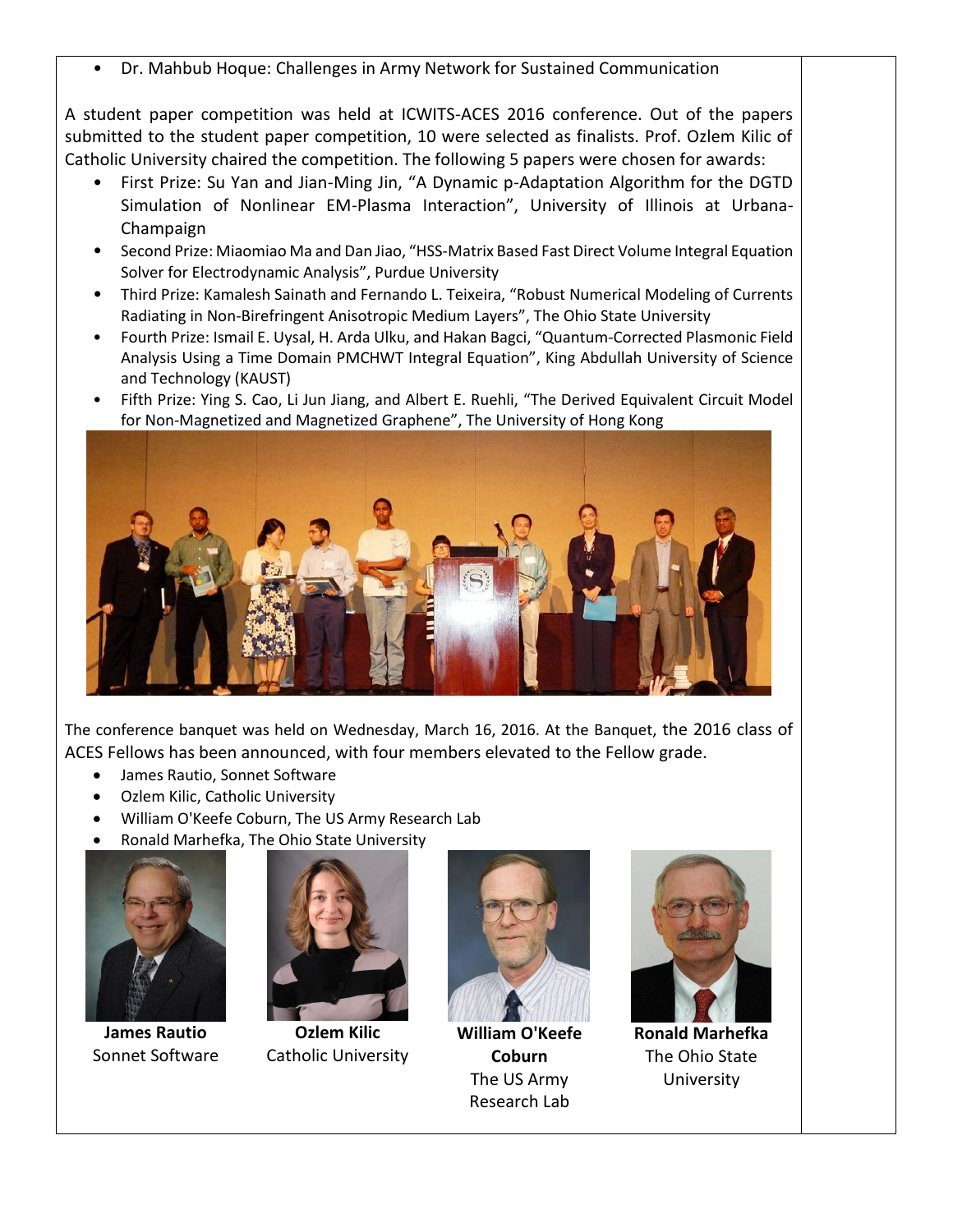Congratulations to the 2016 Class of ACES Fellows!! A complete list of ACES Fellows can be found at [http://www.aces-society.org/fellows.php.](http://www.aces-society.org/fellows.php)

Also the following ACES awards for 2016 were presented at the banquet:



**ACES Computational Electromagnetics Award**: *Prof. Jianming Jin* of the University of Illinois at Urbana-Champaign, for his pioneering work in the development of finite elements in electromagnetics.



**ACES Technical Achievement Award:** *Prof. Randy Haupt* of the Colorado School of Mines, for his pioneering application of numerical and signal processing techniques to the analysis and design of antenna arrays.



**ACES Outstanding Service Award:** *Prof. Andrew F. Peterson* of Georgia Tech, for his sustained and exceptional leadership and service to all aspects of ACES for more than 25 years.



**ACES Early Career Award:** *Dr. Mohamed Swillam* of the American University in Cairo, for utilization of computational methods to propose novel designs and devices for wide range of applications

### **New ACES BoD Members Elected**

Following members of ACES are elected to Board of Directors (BoD) for a term of 3 years starting this year:

- *Prof. Daniel Weil*, University of Delaware
- *Prof. Branislav Notaros*, Colorado State University
- *Dr. William O'Keefe Coburn*, The US Army Research Lab

Congratulations to the newly elected board members!!

#### <span id="page-4-0"></span>**[ACES Express Journal](http://www.aces-society.org/express_journal.php)**

The objective of ACES Express Journal is to allow for a rapid submission-to-publication timeline for the on-line publication of important findings, new approaches, investigations and results in the field of computational electromagnetics. ACES realizes the significance of timely dissemination of new findings, and has created this journal to satisfy this need.